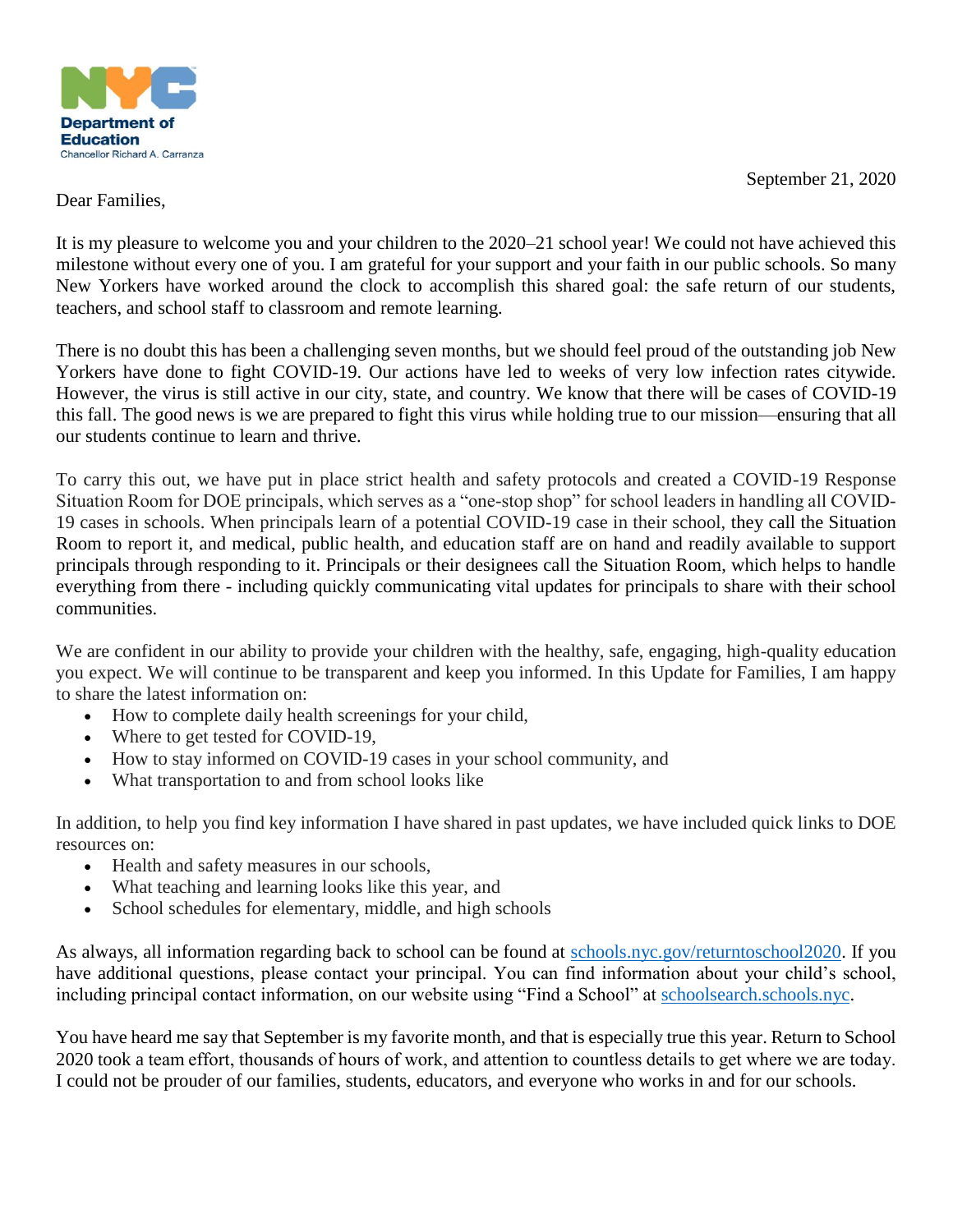

As we start the new school year together, I can assure you that the largest school system in the nation is well prepared and up to the task. Please know that we are here for you. Your teachers and principals are here for you. And, together, we will achieve a remarkable year of learning.

Sincerely,

Mul Cuma

Richard A. Carranza Chancellor New York City Department of Education

To view a copy of this document in your language, visit schools.nyc.gov/messagesforfamilies

| للاطلاع على نسخة مترجمة من هذه الوثيقة، يرجى زيارة الرابط                     | এই ডক্যুমেন্টের অনুবাদকৃত সংস্করণটি দেখতে,                                                         | 如要查看本文件的中文譯本,請上網到                                                                               |
|-------------------------------------------------------------------------------|----------------------------------------------------------------------------------------------------|-------------------------------------------------------------------------------------------------|
| schools.nyc.gov/messagesforfamilies                                           | schools.nyc.gov/messagesforfamilies ভিজিট করুন                                                     | schools.nyc.gov/messagesforfamilies                                                             |
| Pour voir une version traduite de ce document,                                | Pou wè yon vèsyon dokiman sa a nan lòt lang,                                                       | 이 문서의 번역본은                                                                                      |
| allez sur schools.nyc.gov/messagesforfamilies                                 | ale nan schools.nyc.gov/messagesforfamilies                                                        | schools.nyc.gov/messagesforfamilies에 있습니다.                                                      |
| Перевод документа находится по адресу:<br>schools.nyc.gov/messagesforfamilies | Para ver una versión traducida<br>de este documento, visite<br>schools.nyc.gov/messagesforfamilies | اس دستاویز کی ترجمه شده اشاعت دیکھنے کے لیے ذیل پر جائیں<br>schools.nyc.gov/messagesforfamilies |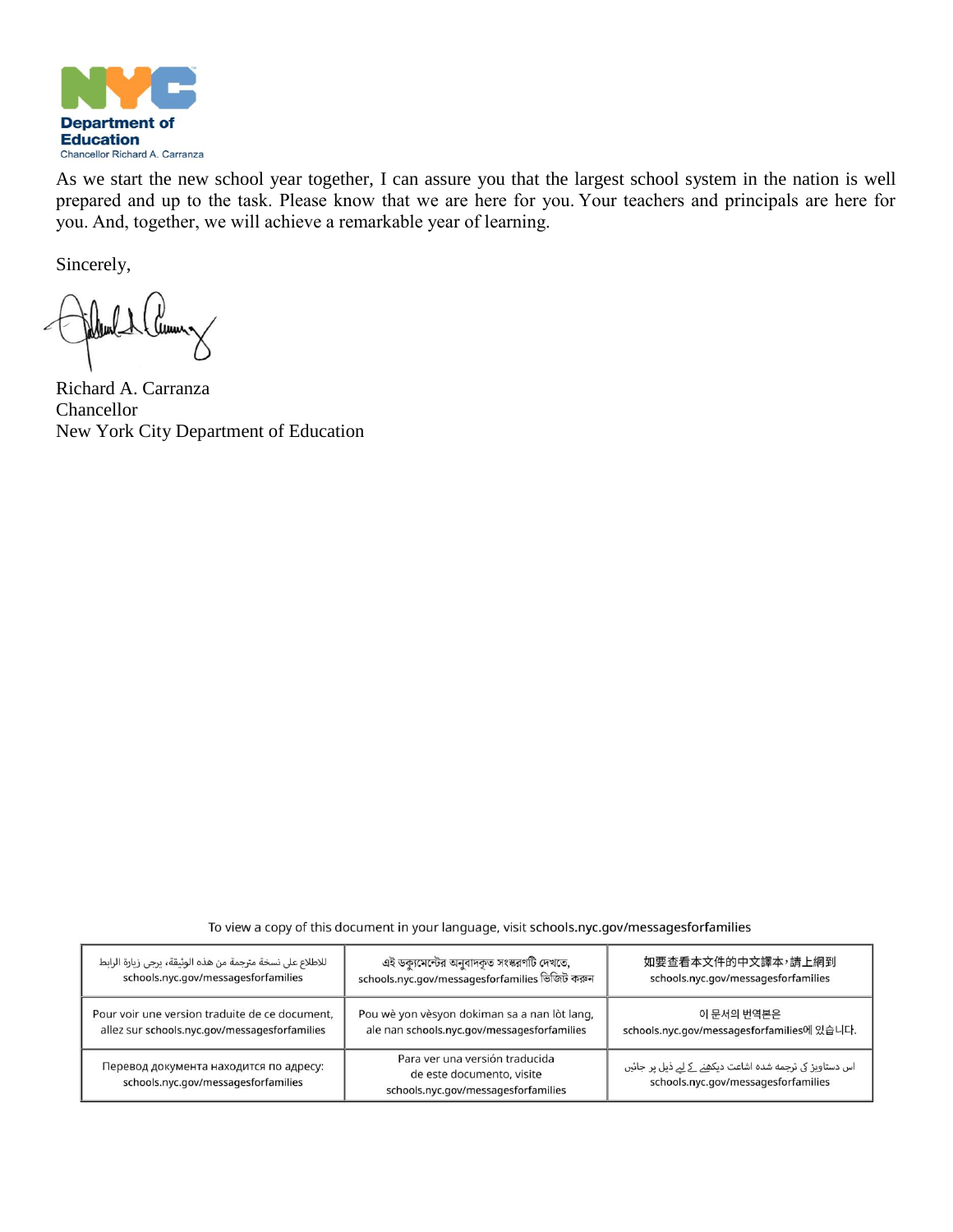

# Update for Families: September 21, 2020

## How to Complete Daily Health Screenings for Your Child

As always, the health and safety of our students, families, and school staff remain our top priority. We have spent months preparing for the safe reopening of our schools; we know they are like home for so many of us and provide the social-emotional support and learning our children need.

We all have a part to play in keeping our school communities safe. We are asking you to do your part by making sure your children have completed their health screenings (including temperature checks) before they enter school buildings. *We encourage you to use our Online Health Screening Tool each day that your child is scheduled to attend in-person learning.*

- You can find the online health screening at [healthscreening.schools.nyc.](https://healthscreening.schools.nyc/) When you do the screening at home, you or your child just need to provide the results of the screening either by showing the email on a smartphone or a printout of the results before entering the school building. All students will receive an oral thermometer in their first week of in-person instruction in case they need one to check their temperature.
- If you or your child is not able to pre-screen using the online tool, you may use the Paper Health Screening Questionnaire and have your child bring the completed form to school and show it upon entry. Your school will provide you with printed copies so you can complete the questionnaire at home.
- If you or your child forgets or is unable to pre-screen, someone will be available at your school's entrance to assist your child in completing the form and checking your child's temperature.
- In order to keep everyone healthy and slow the spread of COVID-19, students will not be able to attend in-person classes if they have:
	- $\circ$  Experienced any symptoms of COVID-19, including a fever of 100.0 degrees F or greater, a new cough, new loss of taste or smell, or shortness of breath within the past 10 days;
	- o Received a positive result from a COVID-19 test that tested saliva or used a nose or throat swab (not a blood test) in the past 10 days;
	- o Been in close contact (within 6 feet for at least 10 minutes) with anyone who tested positive for COVID-19 or who has or had symptoms of COVID-19 in the past 14 days; or
	- o Traveled internationally or from a state with widespread community transmission of COVID-19 per the [New York State Travel Advisory](https://coronavirus.health.ny.gov/covid-19-travel-advisory?gclid=CjwKCAjwydP5BRBREiwA-qrCGuRbWhlFUSrOWCvE7tT1_ks5YzJdvnvGjGZmg4LcQiIiTWK3Fu_HwBoC9R4QAvD_BwE%22%20/) in the past 14 days.

As always, please keep your child home if they are sick.

#### Where to Get Tested for COVID-19

It's up to all of us to keep our school communities and families safe by wearing face coverings, keeping our distance, washing hands frequently, and getting tested!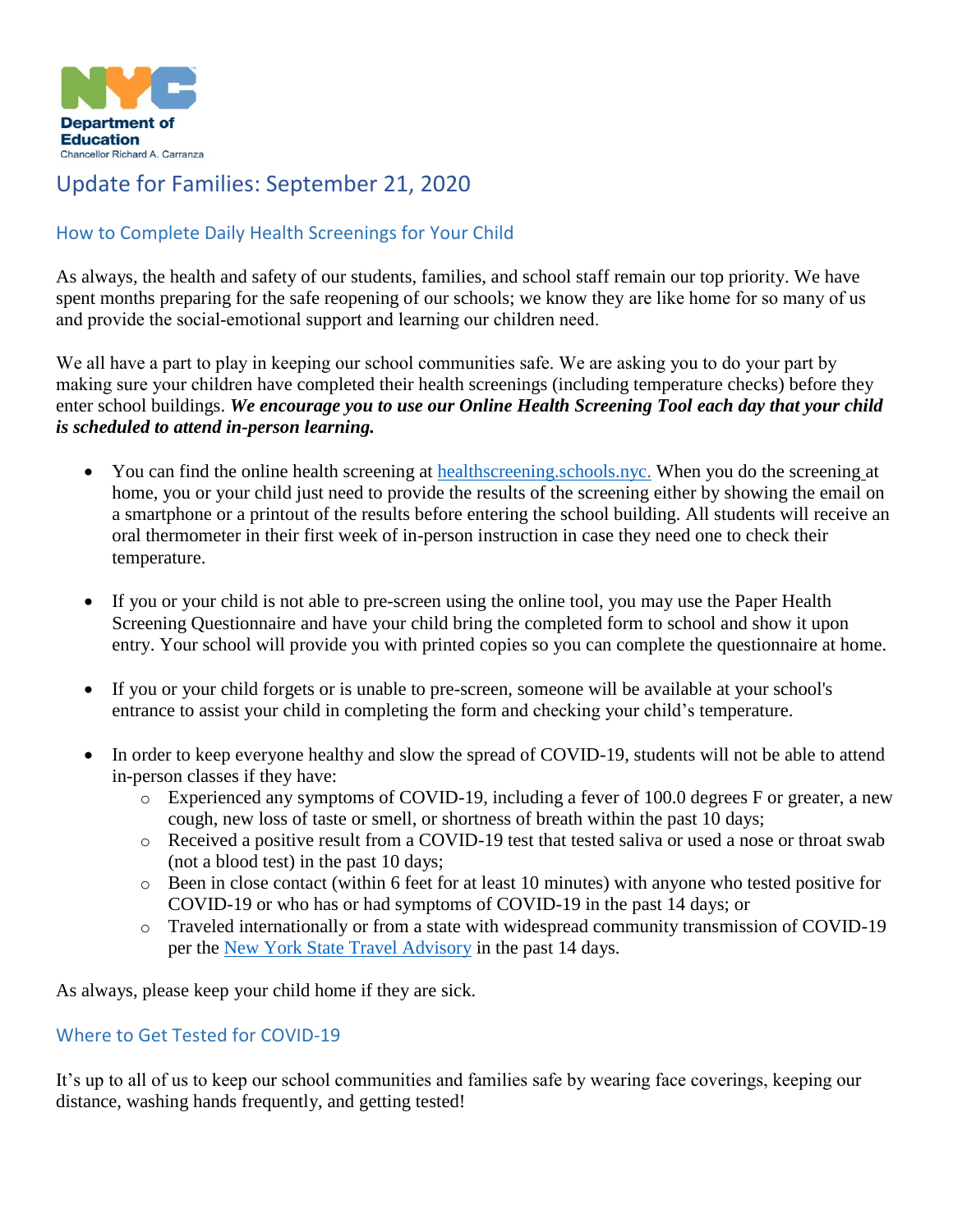

- Help us keep our schools open and school communities healthy by getting tested for COVID-19. It's safe, free, and easy for everyone, regardless of immigration or insurance status. To find a testing site near you, visit [nyc.gov/covidtest.](http://nyc.gov/covidtest)
- Students in 3K through twelfth grade can get priority testing at 22 Health + Hospitals testing sites throughout the school year. To find a location near you, visit [schools.nyc.gov/covidtesting.](http://schools.nyc.gov/covidtesting)
- Beginning in early October, we will begin testing a random sampling of students and staff in every school. This is essential to keeping your family and school community healthy and safe. We'll be sharing much more information and a link to a parent/guardian consent form in our next family update.

## How to Stay Informed on Confirmed COVID-19 Cases in Your School Community

It's important that your school is able to reach you to share crucial information quickly, including alerts about confirmed COVID-19 cases in your child's school. Please sign up for a NYC Schools Account (NYCSA) so we can contact you via phone, email, or text message. 

- With NYCSA, you can access your child's grades, test scores, schedules, transportation information, and more—from anywhere, and in all nine standard DOE language translations.
- In order to see your child's records, request an Account Creation Code from your school. I encourage you to keep your contact information up to date, so your school can get in touch with you in the event of an emergency.
- If you don't have an account, sign up today at [schools.nyc.gov/nycsa.](https://www.schools.nyc.gov/learning/student-journey/nyc-schools-account) It only takes five minutes!

#### What Transportation to and from School Will Look Like

Whether traveling by bus, public transportation, or other means, students will be expected to wear masks and practice social distancing, just as they will in and around their school. Here are some details about different modes of transportation:

#### Busing

Following guidelines of the Centers for Disease Control and Prevention (CDC), buses transporting students will be limited to 25 percent of capacity to ensure safe social distancing. Seating on the bus will be clearly marked to guide students to where they can and cannot sit.

- If students do not have a face covering, the bus operator will provide one. Drivers and attendants will also wear face coverings as well as gloves. Before sending children on a bus, family members should screen their children's health at home, including temperature checks, to make certain they are well enough to board a bus and attend school.
- Buses will operate with the windows open whenever possible and with the air in the non-recirculating mode.